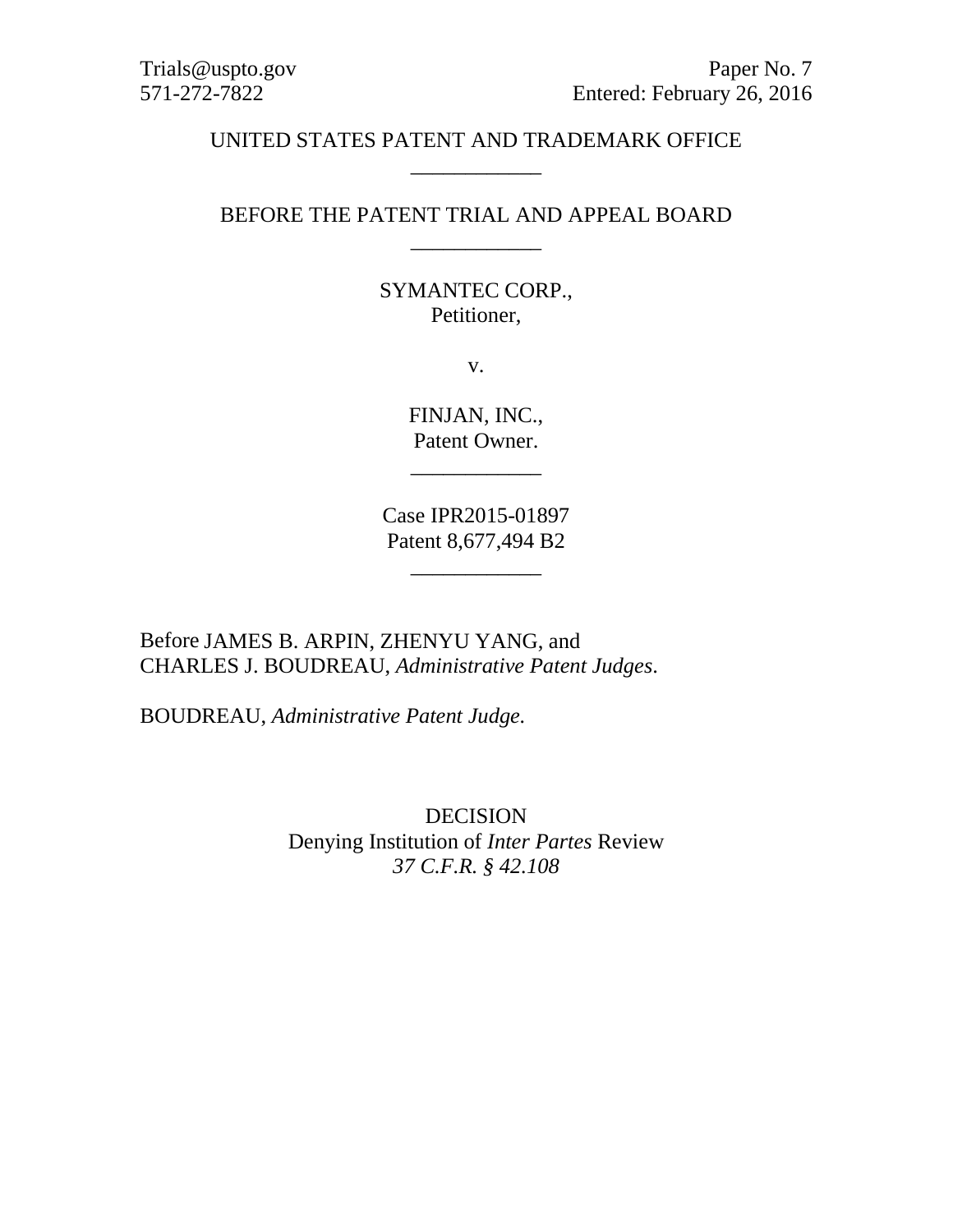#### I. INTRODUCTION

Symantec Corp. ("Petitioner") filed a Petition (Paper 1, "Pet.") requesting *inter partes* review pursuant to 35 U.S.C. § 311 of claims 1, 2, 5, 6, 10, 11, 14, and 15 of U.S. Patent No. 8,677,494 B2 to Edery *et al.* (Ex. 1001, "the '494 patent"). Pet. 1. Finjan, Inc. ("Patent Owner") filed a Preliminary Response. Paper 6 ("Prelim. Resp."). We review the Petition under 35 U.S.C. § 314, which provides that an *inter partes* review may not be instituted "unless . . . there is a reasonable likelihood that the petitioner would prevail with respect to at least 1 of the claims challenged in the petition." 35 U.S.C. § 314(a).

For the reasons that follow and on this record, we are not persuaded that Petitioner demonstrates a reasonable likelihood of prevailing in showing the unpatentability of any of the challenged claims on the asserted grounds. Accordingly, we *deny* Petitioner's request to institute an *inter partes* review.

#### *A. The '494 Patent*

The '494 patent, entitled "Malicious Mobile Code Runtime Monitoring System and Methods," issued March 18, 2014, from U.S. Patent Application No. 13/290,708 ("the '708 application"), filed November 7, 2011. Ex. 1001, [21], [22], [45], [54]. On its face, the '494 patent purports to claim priority from nine earlier applications, including U.S. Patent Application No. 08,964,388 ("the '388 application"), filed November 6, 1997, which issued July 18, 2000, as U.S. Patent No. 6,092,194 (Ex. 1007, "the '194 patent" or "Touboul I"). Ex. 1001, [60], [63], col. 1, ll. 7–55. For reasons stated below, we determine on this record that the challenged claims are entitled at least to the benefit of the November 6, 1997 filing date of the '388 application.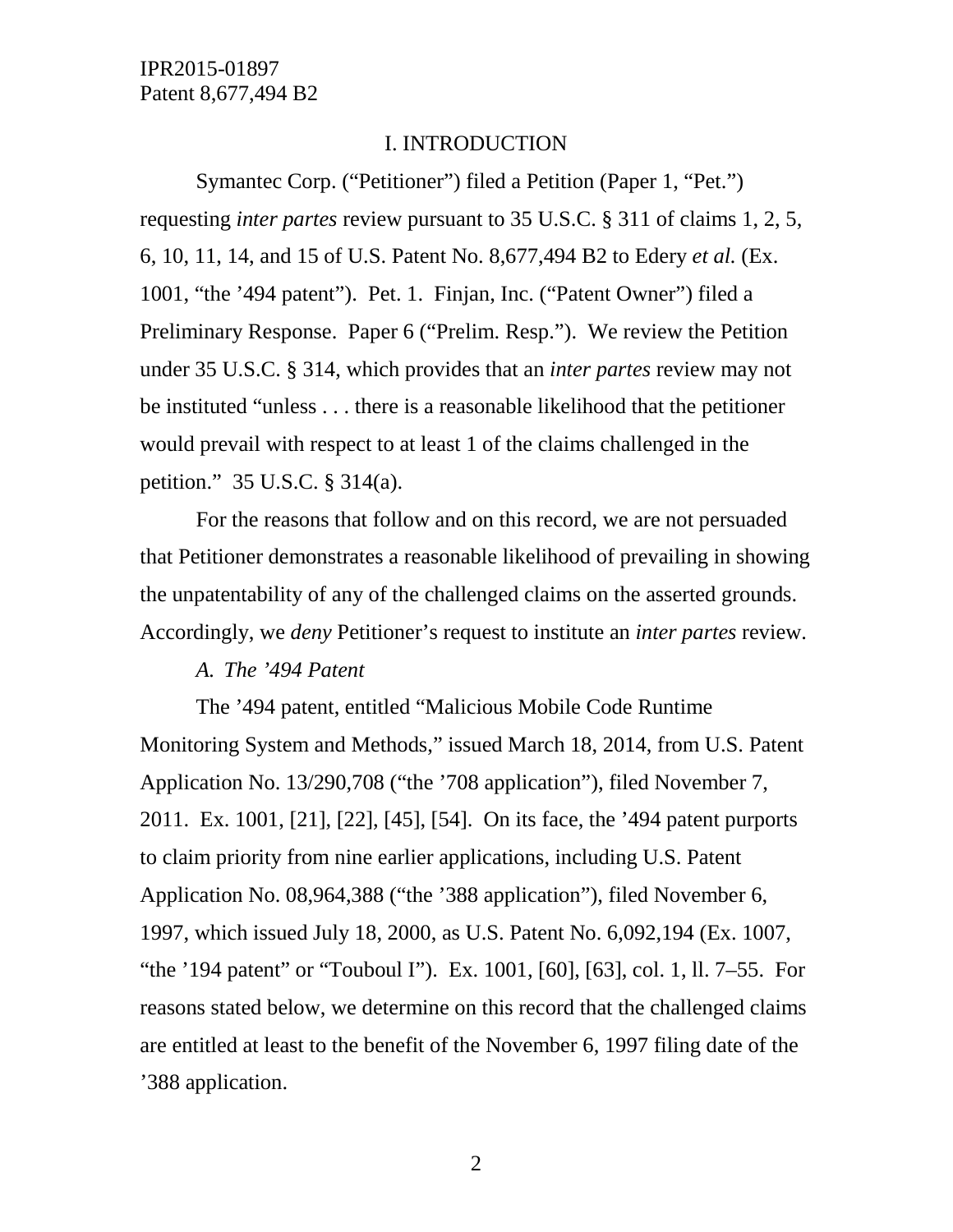## *B. Related Proceedings*

The '494 patent is the subject of a district court action between the parties, *Finjan, Inc. v. Symantec Corp.*, 3:14-cv-02998 (N.D. Cal.), and has also been asserted in three other district court actions, *Finjan, Inc. v. Sophos, Inc.*, 3:14-cv-01197 (N.D. Cal.), *Finjan, Inc. v. Palo Alto Networks, Inc.*, 3:14-cv-04908 (N.D. Cal.), and *Finjan, Inc. v. Blue Coat Systems, Inc.*, 5:15 cv-03295 (N.D. Cal.). Pet. 1; Paper 5, 1. Petitioner also has filed another petition seeking *inter partes* review of the '494 patent, a petition seeking *inter partes* review of related U.S. Patent No. 6,154,844 (hereinafter "Touboul II"), and two petitions seeking *inter partes* review of related U.S. Patent No. 7,613,926, in Cases IPR2015-01892, IPR2015-01894, IPR2015- 01893, and IPR2015-01895, respectively. Pet. 1. Palo Alto Networks, Inc. also has filed a petition seeking *inter partes* review of the '494 patent (Case IPR2016-00159, Paper 2), and a petition filed by Sophos Inc. seeking *inter partes* review of the '494 patent was denied on September 24, 2015 (Case IPR2015-01022, Paper 7).

# *C. References Relied Upon*

Petitioner relies on the following references:

| Exhibit | <b>Reference</b>                                         |  |
|---------|----------------------------------------------------------|--|
| 1007    | US $6,092,194$ , issued July 18, 2000 ("Touboul I")      |  |
|         | 1016   US 6,154,844, issued Nov. 28, 2000 ("Touboul II") |  |

Pet. 23–24. Petitioner also relies on the Declaration of Jack W. Davidson (Ex. 1021).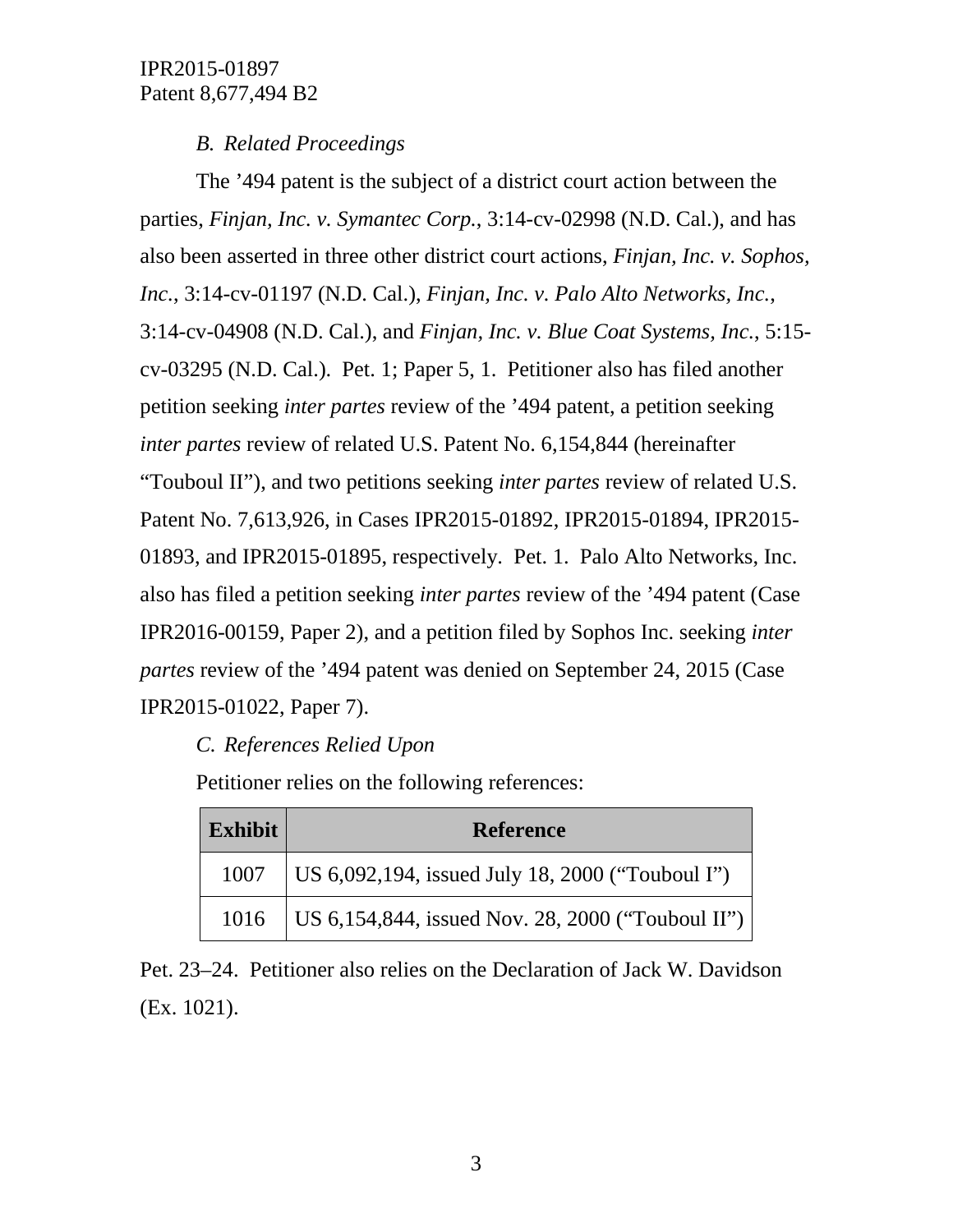## *D. Asserted Grounds of Unpatentability*

Petitioner challenges the patentability of the challenged claims on the following four grounds:

| <b>Reference</b> | <b>Basis</b> | <b>Claims Challenged</b> |
|------------------|--------------|--------------------------|
| Touboul I        | \$102(b)     | 1, 5, 6, 10, 14, and 15  |
| Touboul I        | \$103(a)     | 2 and 11                 |
| Touboul II       | \$102(b)     | 1, 5, 6, 10, 14, and 15  |
| Touboul II       | \$103(a)     | 2 and 11                 |

Pet. 24.

## II. DISCUSSION

## *A. Claim Interpretation*

In an *inter partes* review proceeding, claims of an unexpired patent are given their broadest reasonable interpretation in light of the specification of the patent in which they appear. 37 C.F.R. § 42.100(b); Office Patent Trial Practice Guide, 77 Fed. Reg. 48,756, 48,766 (Aug. 14, 2012); *In re Cuozzo Speed Techs., LLC*, 793 F.3d 1268, 1275–79 (Fed. Cir. 2015), *cert. granted sub nom. Cuozzo Speed Techs. LLC v. Lee*, 136 S. Ct. 890 (2016). On this record and for purposes of this Decision, we determine that no claim terms require express construction.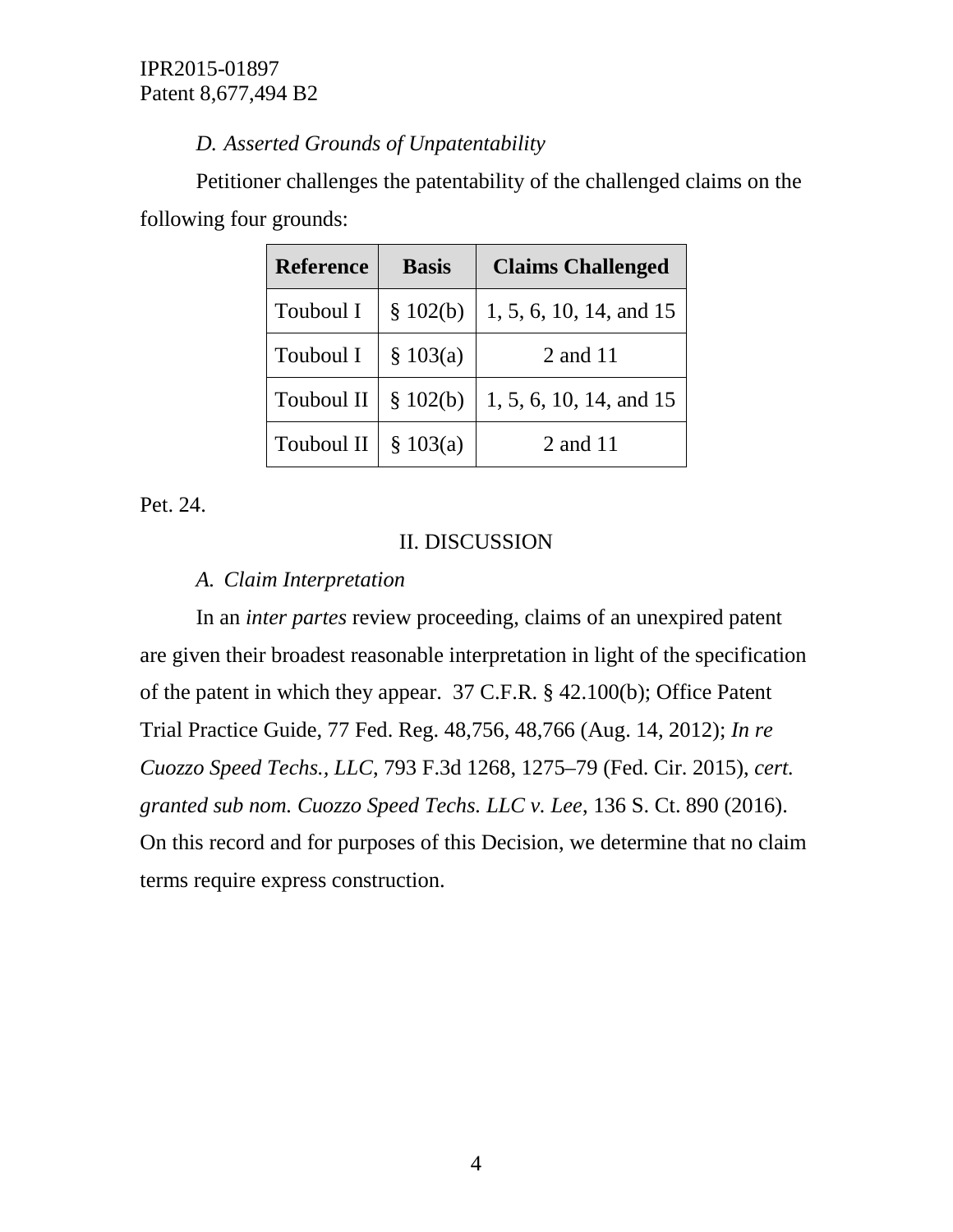## *B. Priority Date*

# *1. Background*

As filed, the '708 application from which the '494 patent issued claimed priority from the following seven earlier-filed applications:

1) U.S. Patent Application No. 08/964,388 ("the '388 application") to Shlomo Touboul, which, as indicated in Section I.A. above, was filed on November 6, 1997, and issued as Touboul I on July 18, 2000;

2) U.S. Patent Application No. 09/539,667 ("the '667 application") to Mr. Touboul, filed March 30, 2000, as a continuation of the '388 application; the '667 application issued October 12, 2004, as U.S. Patent No. 6,804,780 B1 (Ex. 1006, "the '780 patent");

3) U.S. Patent Application No. 09/551,302 ("the '302 application") to Mr. Touboul, filed April 18, 2000; the '302 application issued November 12, 2002, as U.S. Patent No. 6,480,962 B1 (Ex. 1009, "the '962 patent");

4) U.S. Provisional Patent Application No. 60/205,591 (Ex. 1005, "the '591 provisional") to Nimrod Itzhak Vered, Yigal Mordechai Edery, and David R. Kroll, filed May 17, 2000;

5) U.S. Patent Application No. 09/861,229 ("the '229 application") to Messrs. Edery, Vered, Kroll, and Touboul,<sup>[1](#page-4-0)</sup> filed May 17, 2001, as a

<span id="page-4-0"></span><sup>&</sup>lt;sup>1</sup> The '229 application, as filed, named only Messrs. Vered, Edery, and Kroll as inventors. However, a Request to Correct Inventorship, requesting to add Mr. Touboul as an inventor, was filed on June 21, 2005. Ex. 2005, 3. The Request was accompanied by supporting papers, including a statement signed by Mr. Touboul and stating that the error in inventorship occurred inadvertently and that there was no deceptive intent on his part; an Assent of Assignee To Correction And/Or Addition of Inventor; a new Declaration signed by Messrs. Vered, Edery, Kroll, and Touboul; and an Assignment executed by Mr. Touboul. *Id.* at 4–14. The Office granted the Request on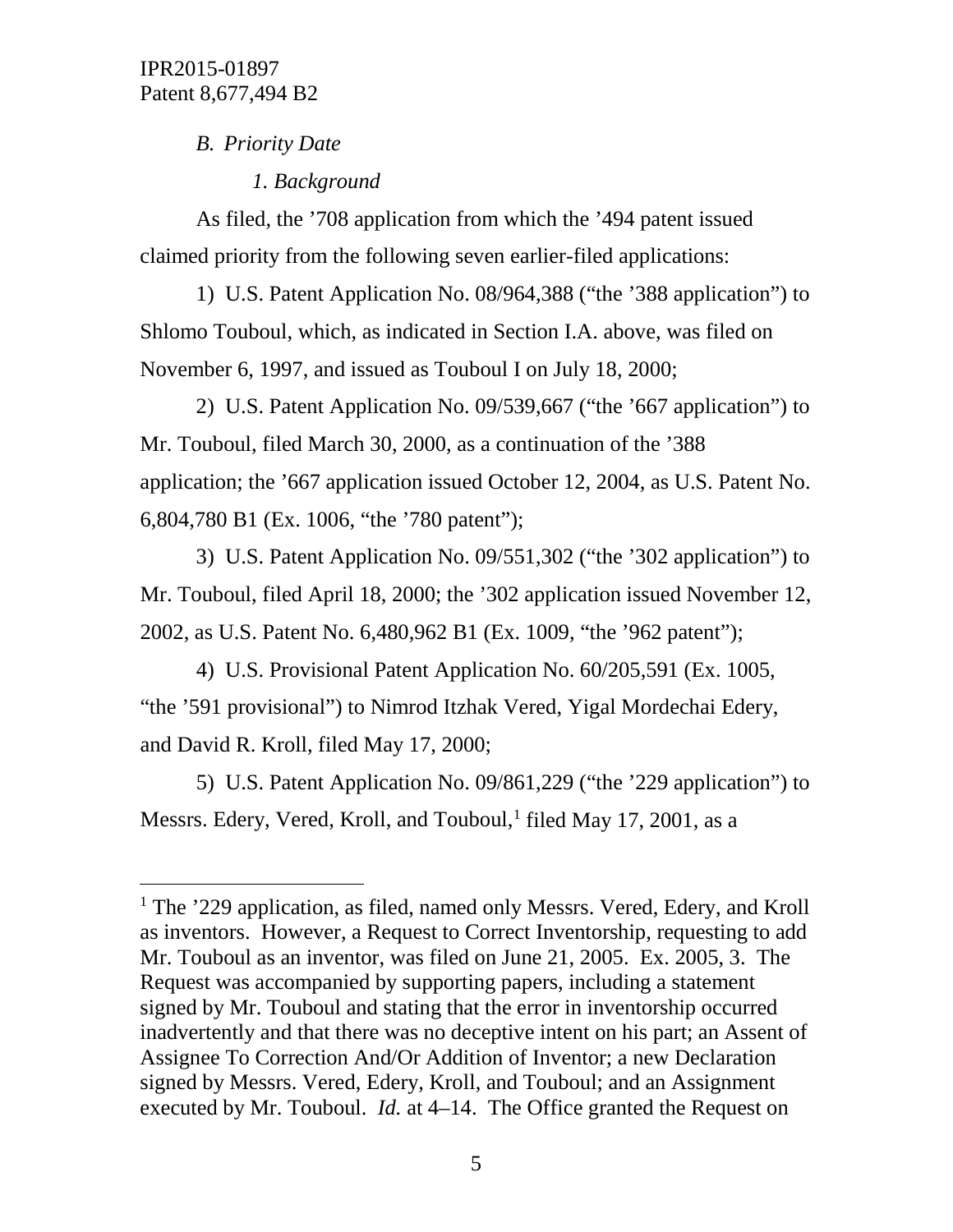$\overline{a}$ 

continuation-in-part of the '667 and '302 applications and claiming the benefit of the '591 provisional; the '229 application issued June 6, 2006, as U.S. Patent No. 7,058,822 B2 (Ex. 1004, "the '822 patent");

6) U.S. Patent Application No. 11/370,114 ("the '114 application") to Messrs. Edery, Vered, Kroll, and Touboul, filed March 7, 2006, as a continuation of the '229 application; the '114 application issued November 3, 2009, as U.S. Patent No. 7,613,926 B2 (Ex. 1003, "the '926 patent"); and

7) U.S. Patent Application No. 12/471,942 ("the '942 application") to Messrs. Edery, Vered, Kroll, and Touboul, filed May 26, 2009, as a continuation of the '114 application; the '942 application issued December 13, 2011, as U.S. Patent No. 8,079,086 B1 (Ex. 1002, "the '086 patent"). Ex. 3002, 1.

On December 6, 2013, during original prosecution of the '708 application, Applicants filed a petition to amend the application to include references to priority claims from two additional applications, namely, U.S. Patent Application No. 08/790,097 ("the '097 application") to Mr. Touboul, filed January 29, 1997, which issued as U.S. Patent No. 6,167,520 (Ex. 1010, "the '520 patent"), and of which the '302 application was a continuation; and U.S. Provisional Application No. 60/030,639 (Ex. 1008, "the '639 provisional") to Mr. Touboul, filed November 8, 1996, from which the '388 and '097 applications had both claimed priority. Ex. 3003. The Office granted the Applicants' petition on December 24, 2013. Ex. 3004.

August 11, 2005, before the '822 patent issued. *Id.* at 15–17. Although Mr. Touboul's name was not printed on the '822 patent when it issued (Ex. 1004, [75]), it was later added by a Certificate of Correction (*id.* at 25) issued on a request filed under 37 C.F.R. § 1.322 ("Certification of correction of Office mistake"). Ex. 3001.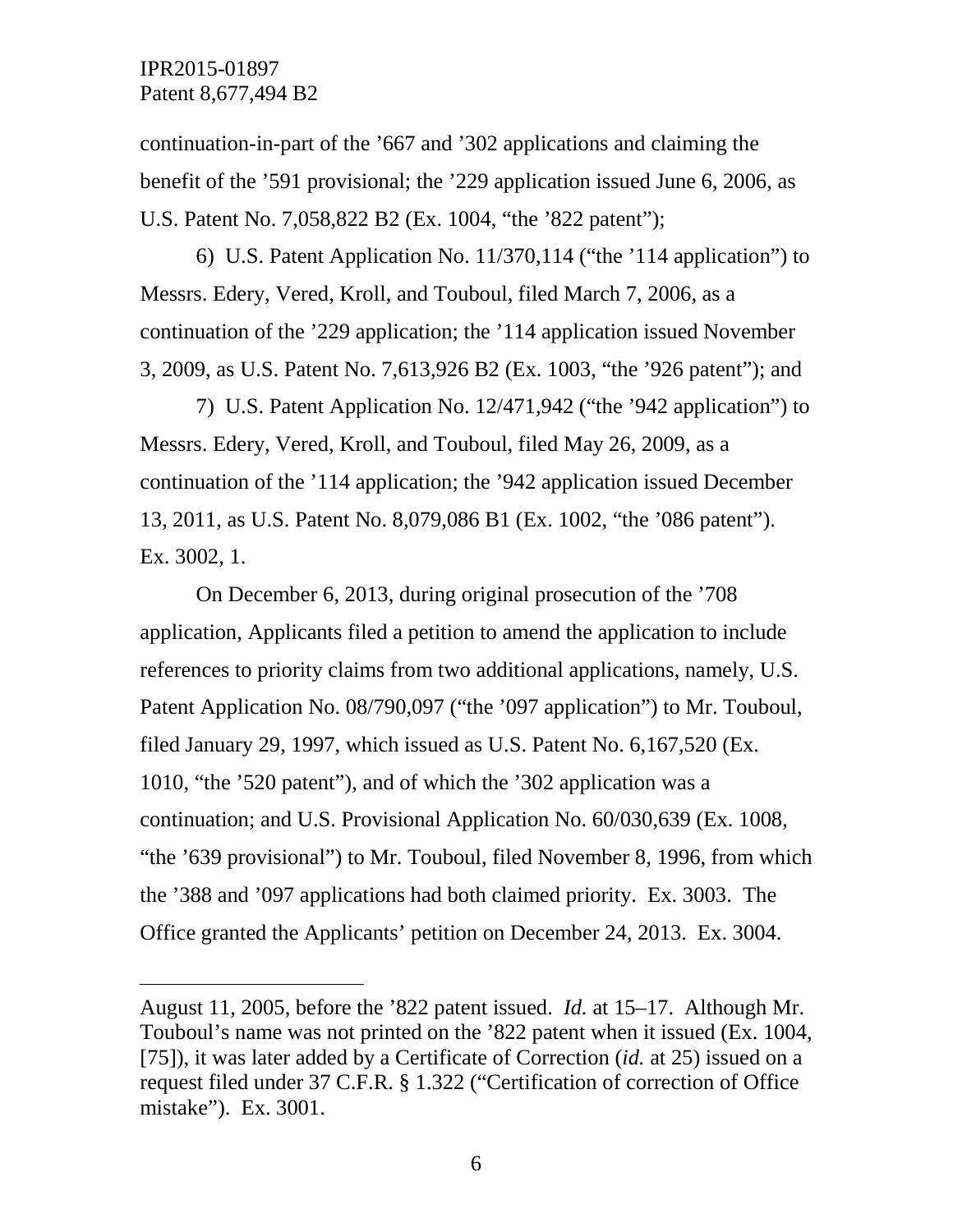To better understand Patent Owner's claims to priority for the '494 patent, Petitioner prepared a chart, which we have reproduced below with an annotation to identify the '194 patent as Touboul I:



Petitioner's chart provides "a graphical depiction of the claimed priority chain in the '494 patent (with dashed arrows indicating that the later application is a continuation-in-part of the earlier application)." Pet. 4.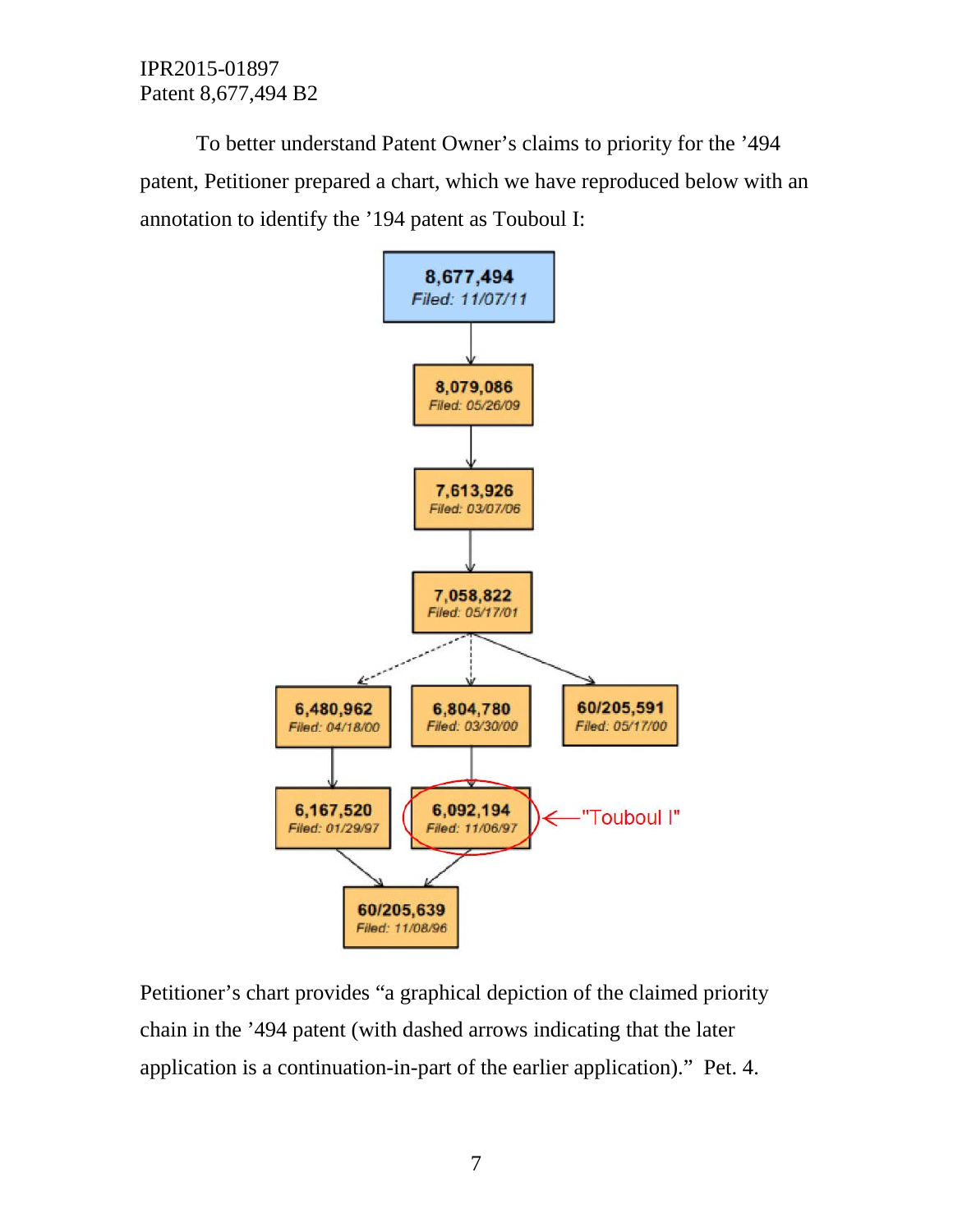As set forth in Section I.D. above, Petitioner contends that claims 1, 5, 6, 10, 14, and 15 of the '494 patent are anticipated—and claims 2 and 11 of the '494 patent are rendered obvious—by each of Touboul I and Touboul II. Pet. 24. Although neither Touboul I nor Touboul II issued until 2000, Petitioner contends that the priority claims in the '494 patent are "defective for a number of reasons and, therefore, the challenged claims are not entitled to earlier priority based on any of the Priority Applications." Pet. 5. In particular, according to Petitioner,

It is well settled that, in order for a later-filed application to be entitled to the benefit of the filing dates of earlier-filed applications, **each application in the priority chain** must, *inter alia*: (i) satisfy the written description requirement of § 112 for the claims of the later-filed application; and (ii) include specific references to each of the earlier-filed applications in the chain.

Here, the priority chain of the '494 patent fails to meet either requirement. The Priority Applications lack the continuing disclosure throughout the chain that is necessary to support the challenged claims of the '494 patent. In particular, each of the '086, '926, and '822 patents lacks sufficient disclosure under § 112 for virtually all of the elements recited in the challenged claims. Thus, each of these patents constitutes a break in the priority chain and, therefore, the challenged claims are not entitled to earlier priority. Moreover, neither the '086 patent, nor the '926 patent, include a priority claim or any reference whatsoever to a number of earlier-filed applications (*i.e.*, the '194 patent, '520 patent and '639 provisional) that are included in the priority chain of the '494 patent. Thus, the '086 and '926 patents both fail to satisfy the specific-reference requirement under § 120 and, for this additional reason, these patents constitute a break in the priority chain.

Additionally, when it issued in 2006, the '822 patent also lacked any priority claim or any reference whatsoever to these earlier-filed applications (nor did it even share any inventors in common with the many of the earlier-filed applications). This remained the case until 2014 . . . when Patent Owner amended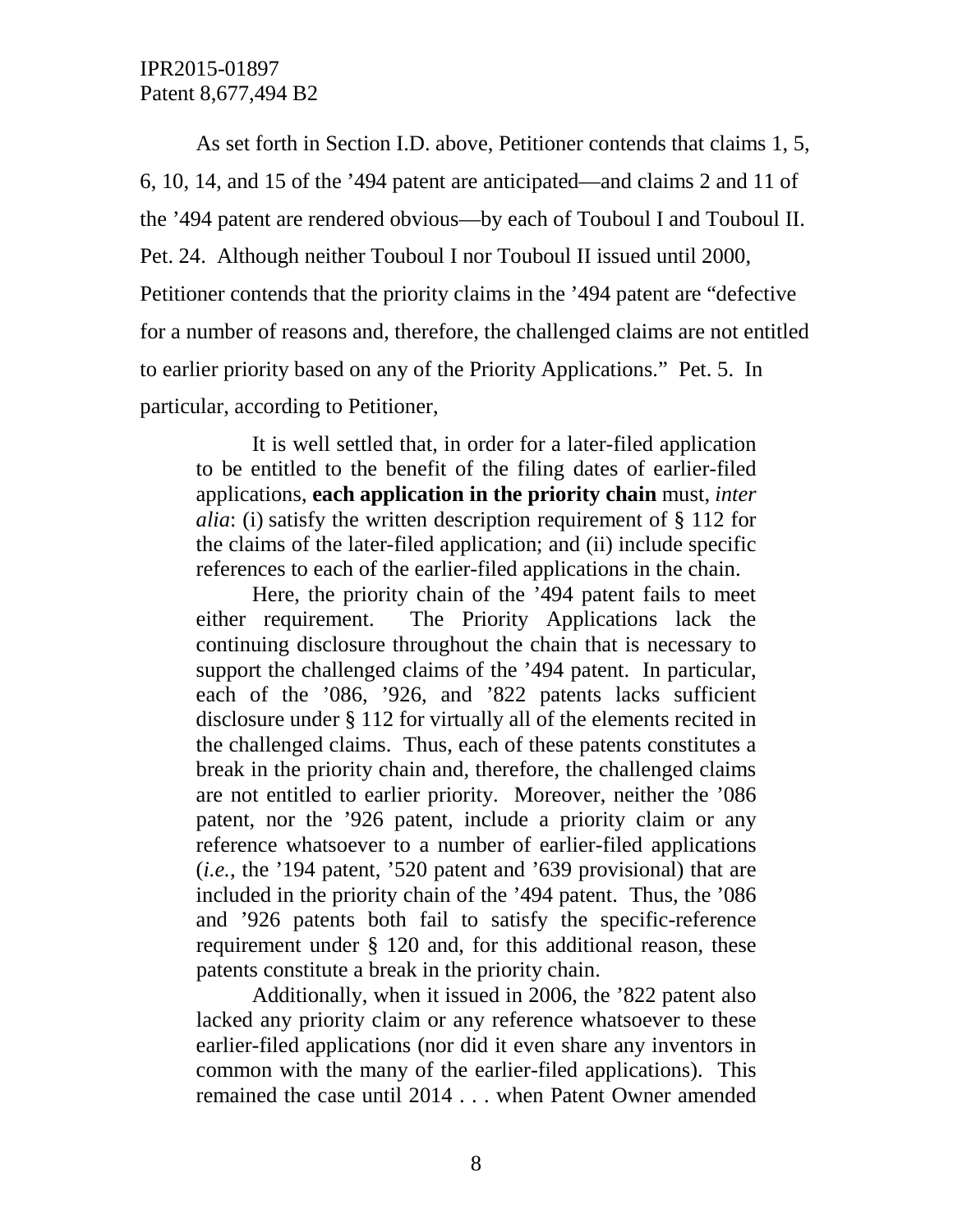the priority claims during an *ex parte* reexamination of the '822 patent.

*Id.* at 5–6 (internal citations omitted). Accordingly, Petitioner contends, "the earliest possible priority date of the challenged claims is the filing date of the '494 patent, *i.e.*, November 7, 2011," and both Touboul I and Touboul II are "prior art to the '494 patent under pre-AIA 35 U.S.C. § 102(b)." *Id.* at 8, 23, 24.

Patent Owner counters, *inter alia*, that the '494 patent properly claims priority back to Touboul I, rendering both Touboul I and Touboul II "inoperative as prior art." Prelim. Resp. 1. For the reasons that follow, we agree with Patent Owner.

#### *2. Continuity of Disclosure*

To claim priority from an earlier application under 35 U.S.C. § 120, each application in the chain leading back to the earliest application must comply with the written description requirement of 35 U.S.C. § 112. *Zenon Envtl., Inc. v. U.S. Filter Corp.*, 506 F.3d 1370, 1378 (Fed. Cir. 2007); *see also In re Hogan*, 559 F.2d 595, 609 (CCPA 1977) ("[T]here has to be a continuous chain of copending applications each of which satisfies the requirements of § 112 with respect to the subject matter presently claimed."). If any application in the priority chain fails to make the requisite disclosure, the later-filed application is not entitled to the benefit of the filing date of applications preceding the break in the priority chain. *Lockwood v. Am. Airlines Inc.*, 107 F.3d 1565, 1571–72 (Fed. Cir. 1997).

Petitioner contends that the priority chain of the '494 patent does not satisfy the requirement set forth by the Federal Circuit and the Board that each application must include sufficient disclosure to satisfy the written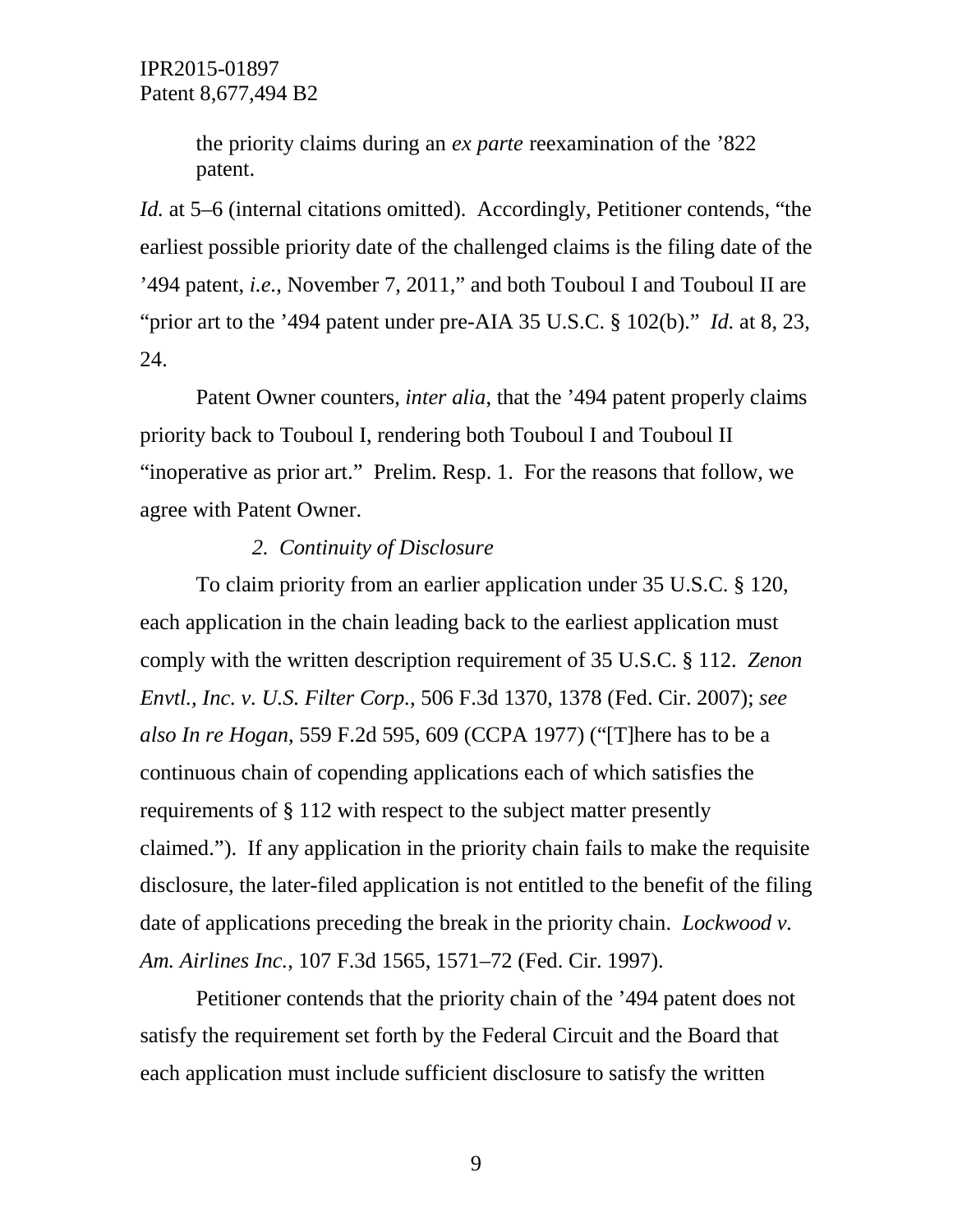description requirements of 35 U.S.C. § 112 for the claims at issue to secure the benefit of the earliest claimed priority date. Pet. 8 (citing *Holmer v. Harari*, 681 F.3d 1351, 1355 (Fed. Cir. 2012); *Hyatt v. Boone*, 146 F.3d 1348, 1354–55 (Fed. Cir. 1998); *In re Hogan*, 559 F.2d at 609; *Polaris Wireless, Inc. v. TruePosition, Inc.*, Case IPR2013-00323, Paper 62, slip op. at 22 (PTAB Nov. 3, 2014); *Focal Therapeutics, Inc. v. Senorx, Inc.*, Case IPR2014-00116, Paper 8, slip op. at 12 (PTAB Apr. 22, 2014)). According to Petitioner, claim elements and features such as "deriving security profile data for [a] Downloadable," Downloadable security profile ("DSP") data "including a list of suspicious computer operations that may be attempted by the Downloadable," and "storing the [DSP] data in a database," as recited in challenged independent claims 1 and 10; "stor[ing] a date & time when the [DSP] data was derived [by said Downloadable scanner], in the database," as recited in dependent claims 2 and 11; and "suspicious computer operations includ[ing] calls made to an operating system, a file system, a network system, and to memory," as recited in dependent claims 6 and 15, "are described in some of the earliest-filed applications in the priority chain, namely: the '780 patent, the '194 patent, and the '639 provisional." Pet. 9. Petitioner asserts that, "[i]mportantly, however, none of this same disclosure corresponding to these claim elements is included in the specifications of the '086, '926, or '822 patents. Nor are these claim elements described anywhere in the '086, '926, or '822 patents." *Id.* at 9–10 (citations omitted). Further, Petitioner asserts, "[a]lthough the '822 patent is characterized as a 'continuation-in-part' of the '780 patent, the '822 patent specification is directed to completely new subject matter and is missing the vast majority of the disclosure in the '780 patent." *Id.* at 10.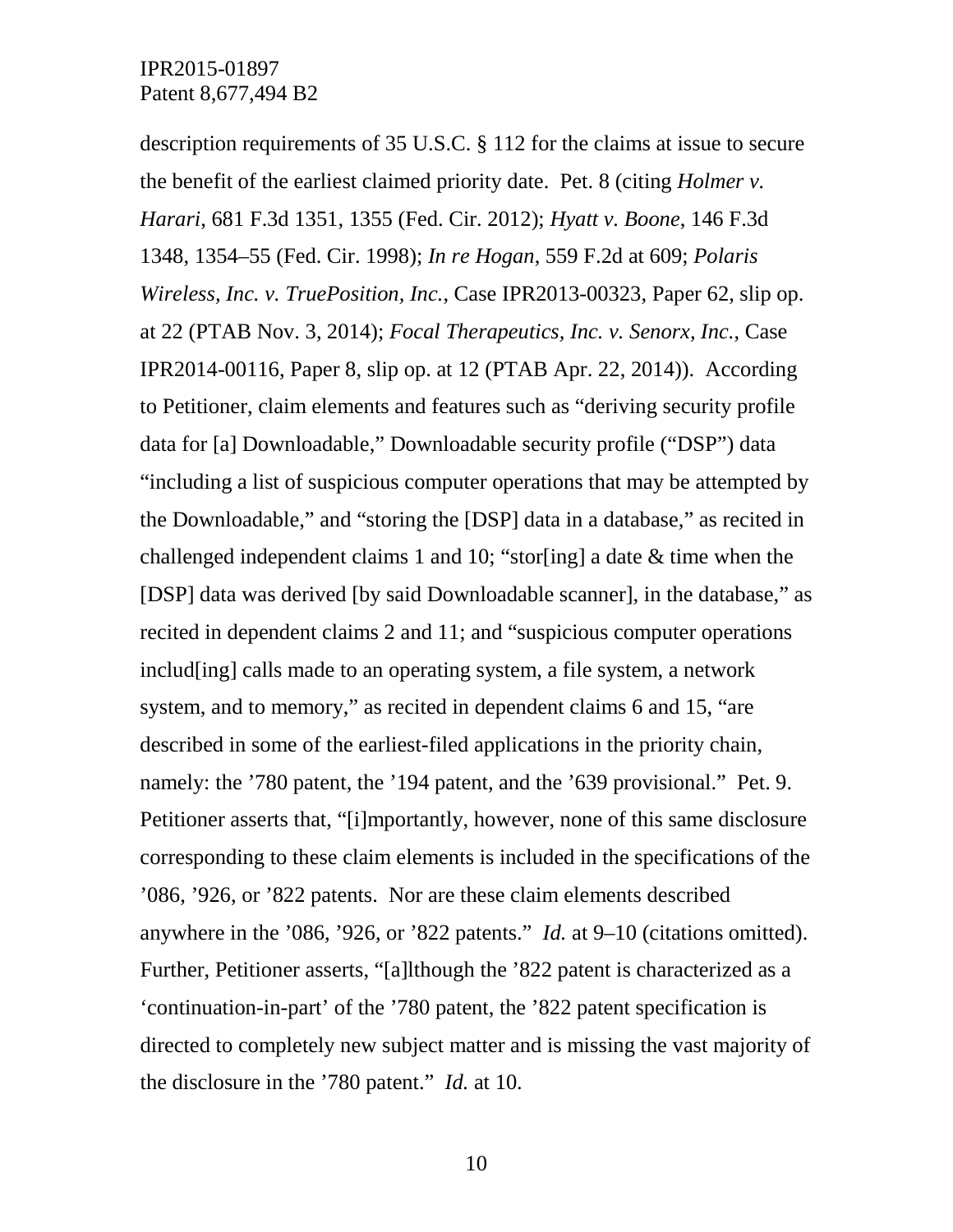Petitioner's assertions are not persuasive. As Patent Owner points out, the '822 patent incorporates by reference the '780 and '962 patents; the '926 patent incorporates by reference the '194, '780, '962, and '822 patents; the '086 patent incorporates by reference the '194, '780, '962, '822, and '926 patents; and the '494 patent incorporates by reference the '822, '926, and '086 patents. Prelim. Resp. 17. The '494 patent also incorporates by reference the '194, '780, and '962 patents. Ex. 1001, 1:31–32, 35–38, 47– 48.

As Patent Owner correctly explains (Prelim. Resp. 17–18), material necessary to provide a written description of a claimed invention as required by 35 U.S.C. § 112 may be incorporated into a patent application by reference, provided that the incorporated reference is a U.S. patent or U.S. patent application publication that does not itself incorporate such "essential material" by reference, by "[e]xpress[ing] a clear intent to incorporate by reference by using the words 'incorporat(e)' and 'reference'" and "[c]learly identify[ing] the referenced patent [or] application." 37 C.F.R. § 1.57(c), (d). Moreover, the Federal Circuit has explained that "incorporated patents are 'effectively part of the host [patents] as if [they] were explicitly contained therein.'" *X2Y Attenuators, LLC v. U.S. Int'l Trade Comm'n*, 757 F.3d 1358, 1362–63 (Fed. Cir. 2014) (alterations in original) (quoting *Telemac Cellular Corp. v. Topp Telecom, Inc.*, 247 F.3d 1316, 1329 (Fed. Cir. 2001)). Contrary to Petitioner's contentions (Pet. 11–15), the "boilerplate language" used in the '822, '926, '086, and '494 patents, broadly stating without further qualification that the earlier-filed patents are "incorporated by reference," is sufficient in view of Federal Circuit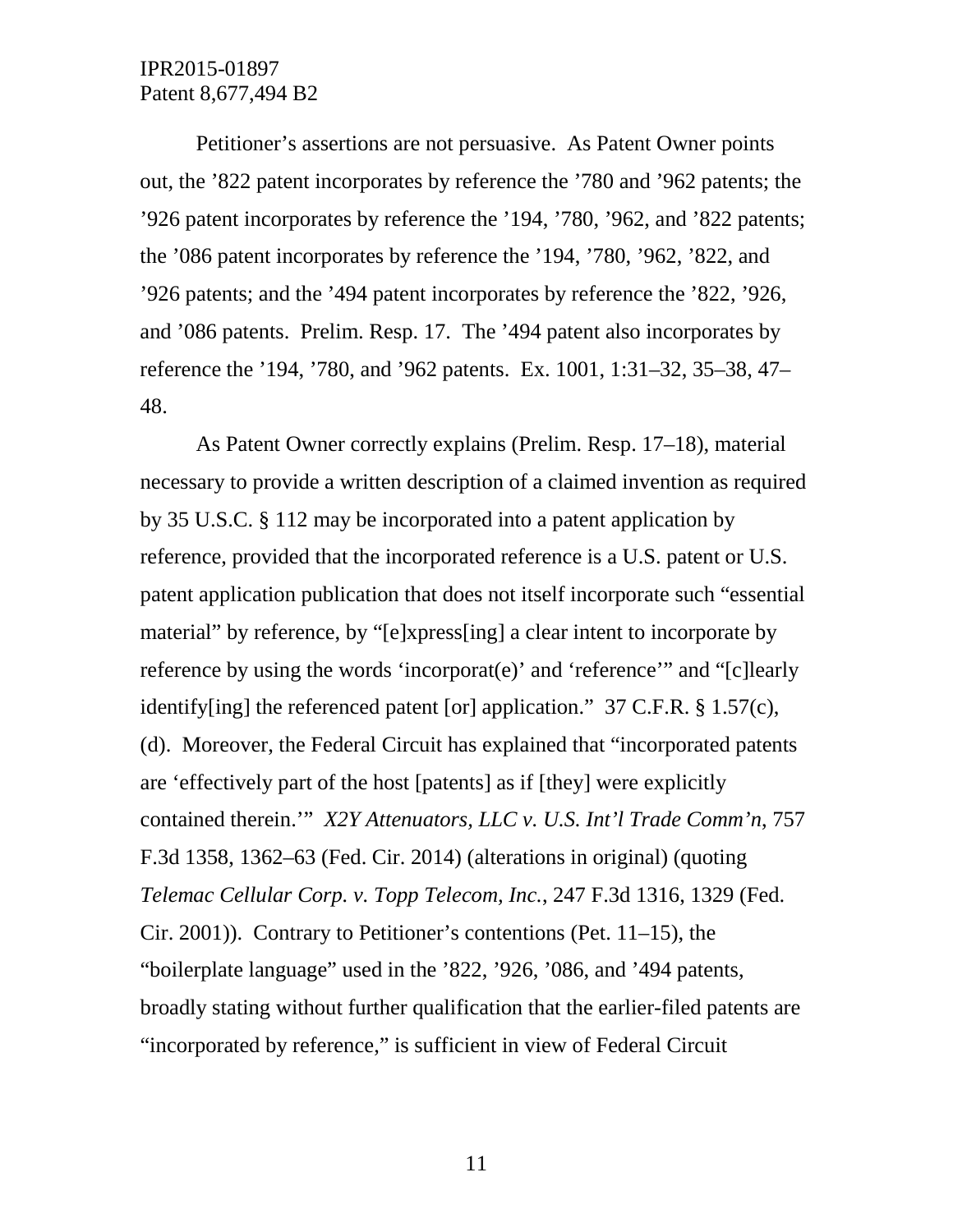precedent to incorporate the disclosure of at least the  $'780$  patent<sup>[2](#page-11-0)</sup> into each later-filed patent. *See, e.g.*, *Harari v. Lee*, 656 F.3d 1331, 1335 (Fed. Cir. 2011) (finding "entire . . . application disclosure was incorporated by the broad and unequivocal language: 'The disclosures of the two applications are hereby incorporate[d] by reference'"). We agree with Patent Owner that the facts here are distinguishable from those in cases on which Petitioner relies. Prelim. Resp. 23–24. For example, in *Zenon*, as Patent Owner asserts, there was a lack of continuity of disclosure in a priority chain because the priority references were not incorporated in their entirety, but only with respect to specific portions. *Id.*

On this record, and particularly in view of Petitioner's statement that the specification of the '780 patent, among others, describes the "claim elements and features" not otherwise included in the specifications of the '822, '926, '086, and '494 patents (Pet. 10)—and, thus, does not itself incorporate such "essential material" by reference (*see* 37 C.F.R. §1.57(d))—we agree with Patent Owner's conclusion that "each application in the priority chain contains written description support for the challenged claims, and continuity of disclosure exists up to and including the '494 [p]atent without interruption." Prelim. Resp. 16.<sup>3</sup>

<span id="page-11-0"></span> $2$  We note that, although the  $322$  patent does not expressly incorporate by reference the '194 patent, the '667 application from which the '780 patent issued was a *continuation* of the '388 patent from which the '194 patent issued, and the '194 and '780 patents share essentially the same disclosure. *Compare* Ex. 1006 *with* Ex. 1007.

<span id="page-11-1"></span><sup>&</sup>lt;sup>3</sup> Petitioner also asserts that "the '822 patent did not even include any inventors in common with the earlier applications until Patent Owner 'corrected' the inventorship more than 5 years after the '822 patent issued." Pet. 10. As explained in note 1 *supra*, however, the inventorship of the '229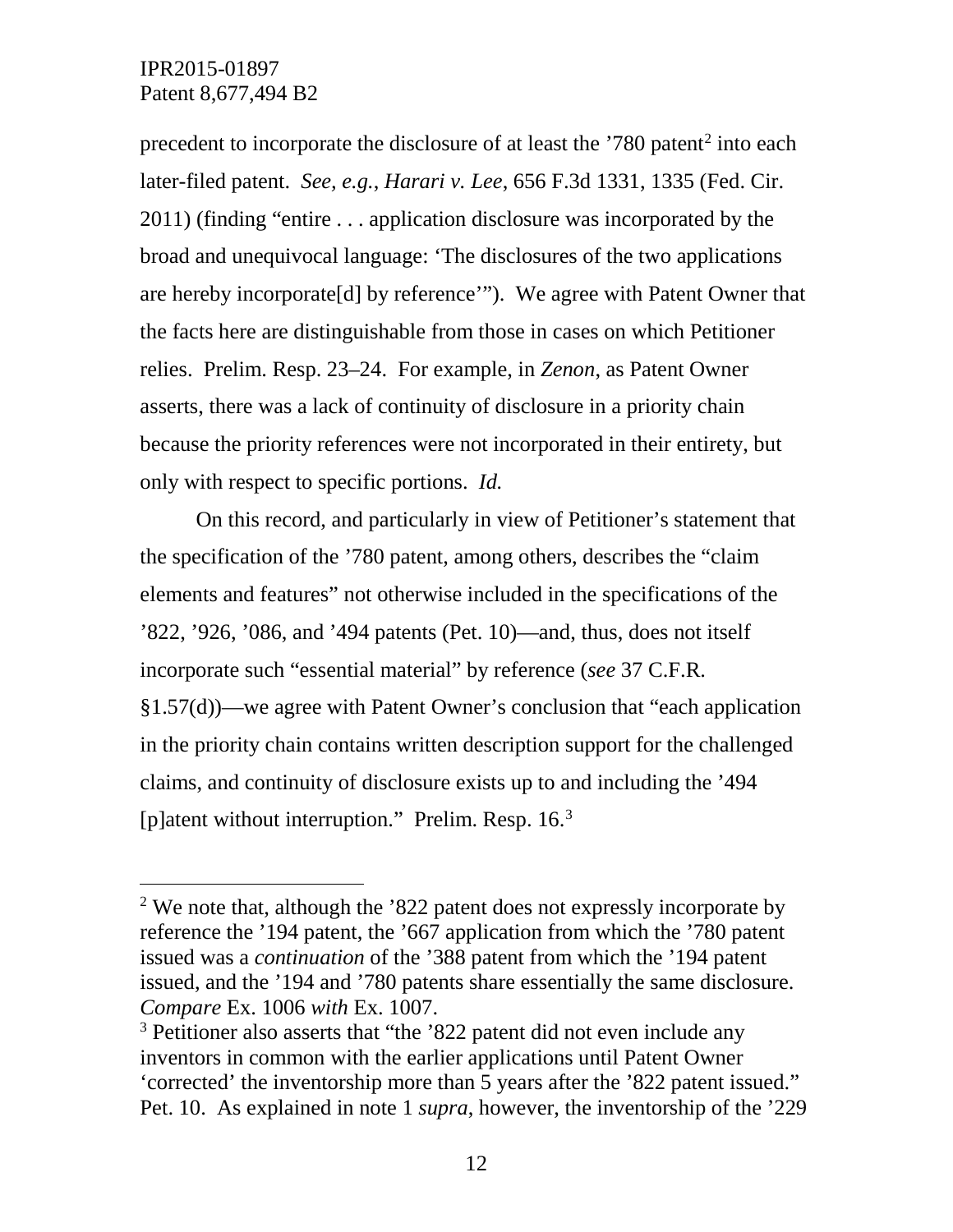$\overline{a}$ 

## *3. Specific Reference to Earlier-Filed Applications*

A patent is entitled to the priority date of an earlier filed application if, among others, it contains or is amended to contain a specific reference to the earlier filed application. 35 U.S.C. § 120.

Contrary to Petitioner's assertion that "neither the '086 patent, nor the '926 patent, include a priority claim or any reference whatsoever to a number of earlier-filed applications (*i.e.*, the '194 patent, '520 patent and '639 provisional) that are included in the priority chain of the '494 patent" (Pet. 6), the '086 and '926 patents both include priority claims to the '194 patent and incorporate the '194 patent by reference in its entirety. Ex. 1002, [63], 1:26–30; Ex. 1003, [63], 1:23–27. Moreover, as Patent Owner points out, the '520 patent and '639 provisional are not within the priority chain from the '494 patent to the '194 patent, and the failure of the '926 and '086 patents to include a priority claim or reference to the '520 patent and '639 provisional does not affect the '494 patent's entitlement to the benefit of the November 6, 1997 filing date of the '388 application that matured into the '194 patent (i.e., Touboul I).

Petitioner also argues that the failure of the '926 and '086 patents to include a priority claim or any reference to the '520 patent and '639 provisional constitutes a break in the priority chain of the '494 patent. Pet. 17. For purposes of this Decision, however, we need not reach this issue.

application from which the '822 patent issued was corrected in 2005, prior to the issuance of the '822 patent. *See* Ex. 2005. Accordingly, Petitioner's assertion is both incorrect and unpersuasive.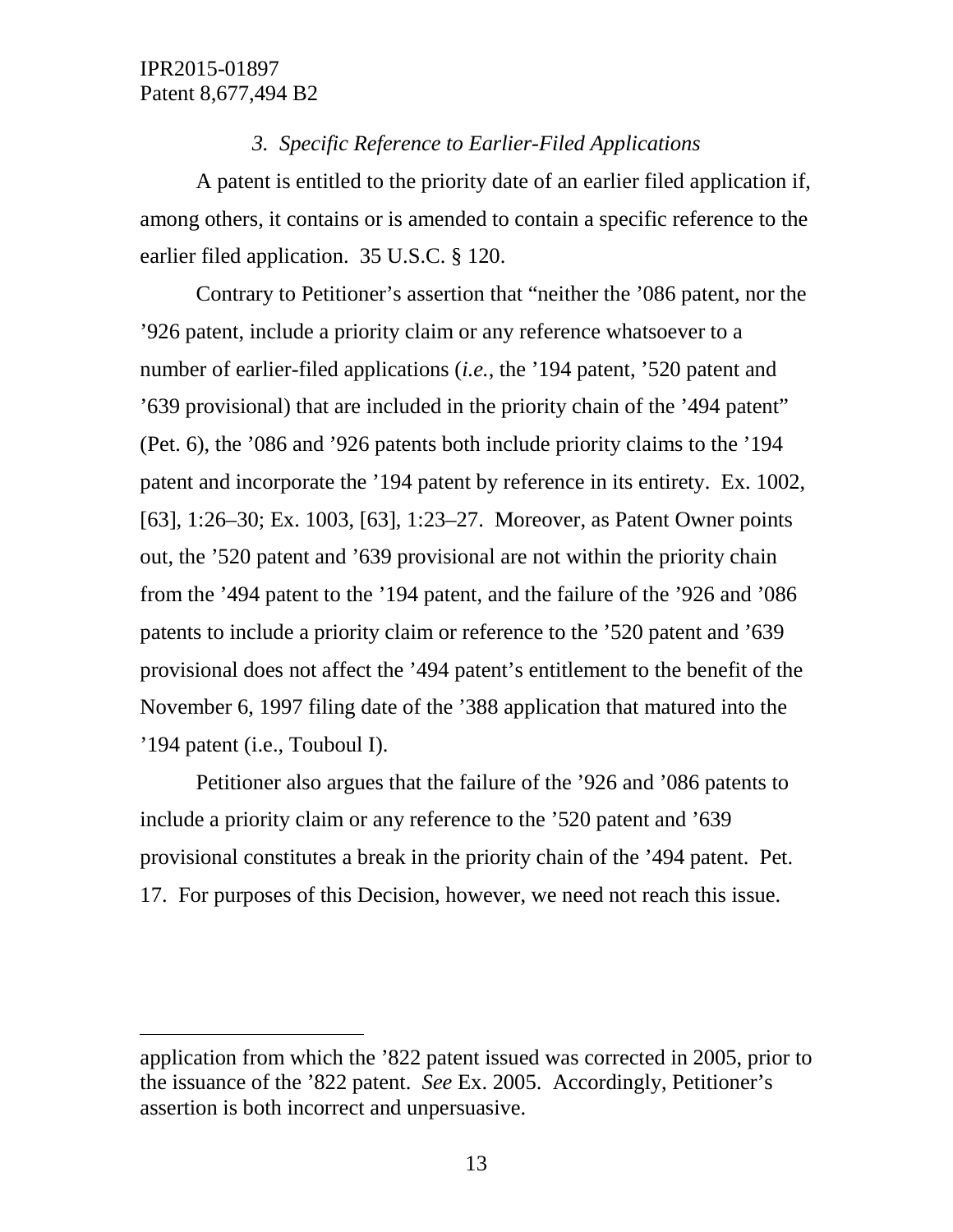#### *4. Delay in Correction of '822 Patent Priority Claim*

As filed, the '229 application that matured into the '822 patent included a claim of priority from, and incorporated by reference, the '302 application that matured into the '962 patent, the '667 application that matured into the '780 patent, and the '591 provisional, but it did not claim priority from or include any reference to the '520 and '194 patents or the '097 and '388 applications from which those patents respectively issued. As Petitioner points out, however, Patent Owner, in the course of *ex parte* reexamination of the '822 patent in 2014, filed a Petition to Accept Unintentionally Delayed Priority Claim Under 37 C.F.R. 1.78, requesting amendment to include references to the '520 and '194 patents. Reexamination Control No. 90/013,017, Petition dated March 6, 2014, at 1– 3 (Ex. 1015, 7–9); *see also* Pet. 18. The Office granted Patent Owner's Petition on July 25, 2014. Reexamination Control No. 90/013,017, Decision dated July 25, 2014, at 1–3 (Ex. 1015, 1–3)).

Notwithstanding Patent Owner's representation that the delay in requesting correction of the priority claim was unintentional, Petitioner asserts that "the publically available information concerning the '822 patent, as well as other patents in the same family and other applications owned by Patent Owner, *cast[s] serious doubts* concerning the veracity of Patent Owner's representation that this delayed priority claim in the '822 patent was 'unintentional.'" Pet. 19 (emphasis added). In support of this assertion, Petitioner points to Patent Owner's amendment of the priority claim in the application that matured into the '494 patent; the assertions of priority claims going through the '822 patent in the applications for the '926, '086, and '494 patents; and amendments of priority claims in one other application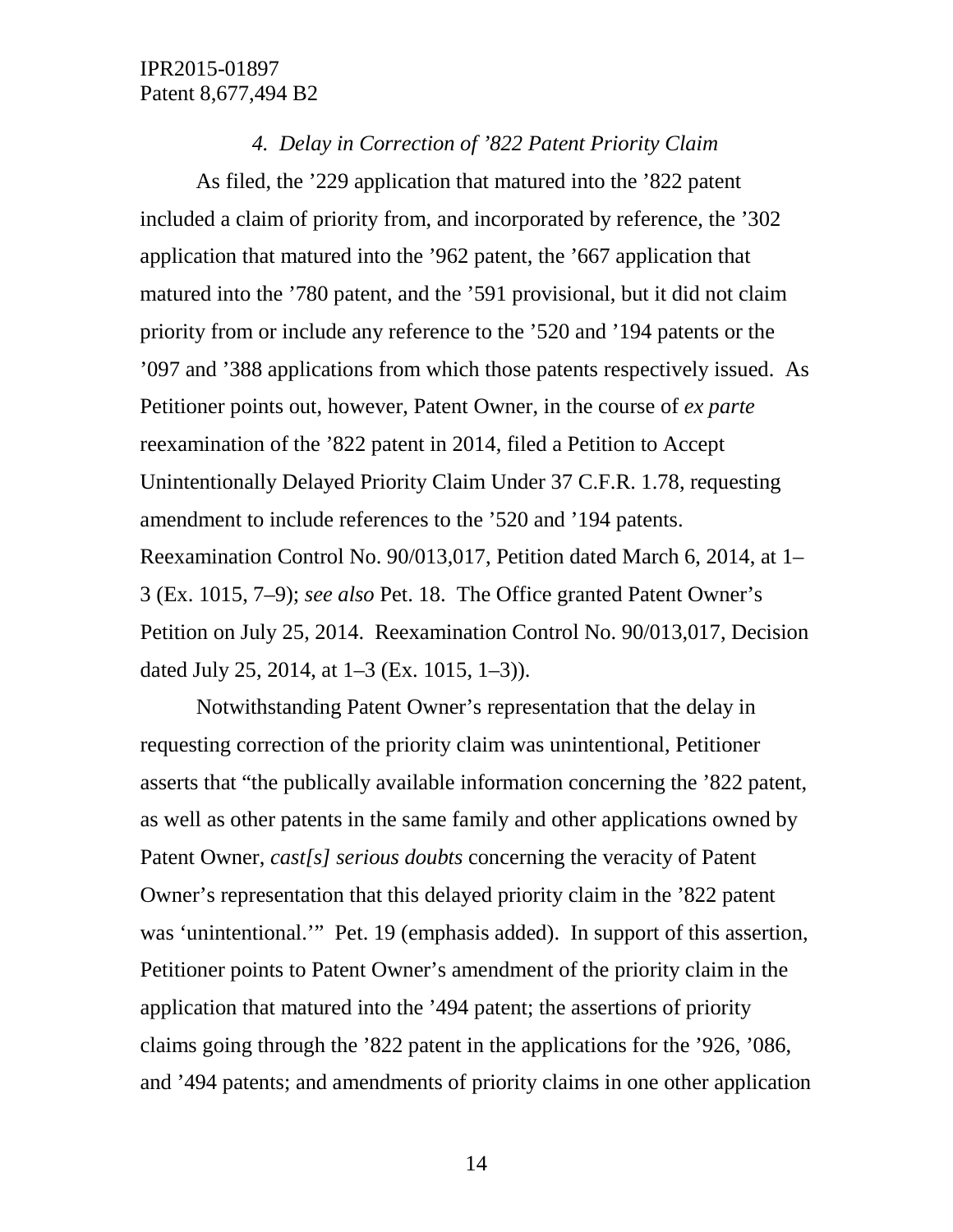and one other patent, and *suggests* that "it appears Patent Owner has, on numerous occasions, attempted to gain extra patent term for its patents by not making certain priority claims up front, and then only doing so in certain applications when an earlier priority date is needed to avoid/disqualify intervening prior art." *Id.* at 20–22.

Patent Owner responds, *inter alia*, that "Petitioner is essentially alleging inequitable conduct by questioning the veracity of Patent Owner's Statement to the USPTO," and "validity challenges based on inequitable conduct are improper in a petition for *Inter Partes* Review." Prelim. Resp. 28. We agree. The Board is not a court of general jurisdiction, but an administrative tribunal whose jurisdiction is limited statutorily in the context of *inter partes* review proceedings to determinations of patentability pursuant to 35 U.S.C. §§ 102 and 103 based on prior art consisting of patents and printed publications. 35 U.S.C. § 311(b). Thus, we do not make any determination with respect to Petitioner's allegations regarding the veracity of Patent Owner's statements to the Office in prior proceedings. Moreover, Petitioner's doubts and inferences regarding Patent Owner's past actions and motives are insufficient bases for us to question Patent Owner's candor in this proceeding. *See* 37 C.F.R. § 42.11.

#### *C. Anticipation by and Obviousness over Touboul I and Touboul II*

On this record and for the reasons stated in Section II.B. above, we are persuaded that claims 1, 2, 5, 6, 10, 11, 14, and 15 of the '494 patent are entitled at least to the benefit of the November 6, 1997 filing date of the '388 patent that matured into the '194 patent, and, accordingly, that neither Touboul I (i.e., the '194 patent) nor Touboul II, which issued on November 28, 2000, from an application filed December 22, 1997, constitutes prior art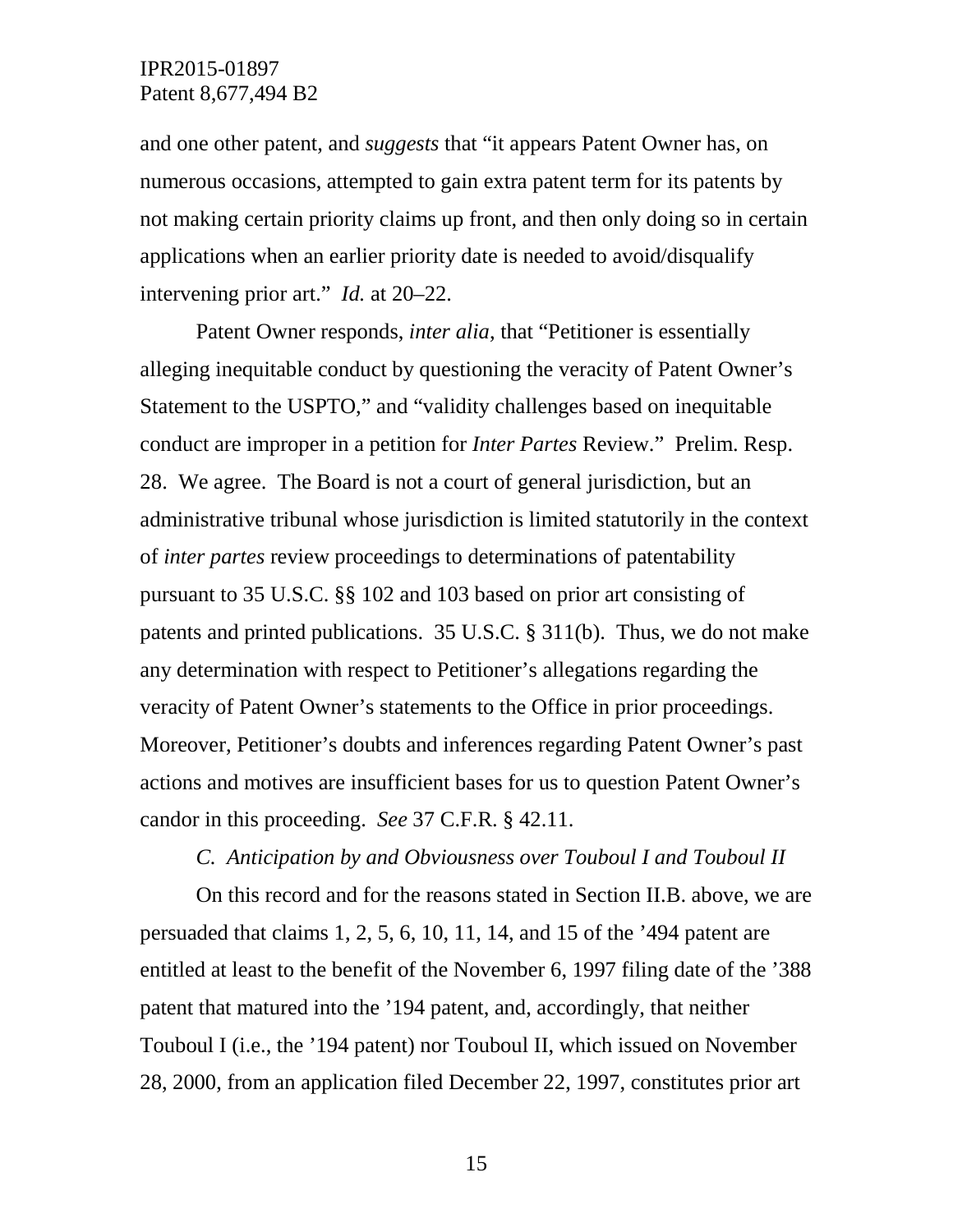to those claims. We conclude, therefore, that Petitioner has not demonstrated a reasonable likelihood that it would prevail at trial on any of the asserted grounds.

## III. CONCLUSION

On this record, Petitioner has not shown that Touboul I and Touboul II are prior art to the challenged claims of the '494 patent. Accordingly, Petitioner has not demonstrated a reasonable likelihood of prevailing on its challenges to the patentability of those claims on the grounds asserted in the Petition.

#### IV. ORDER

Upon consideration of the record before us, it is, therefore, ORDERED that the Petition is *denied*, and no *inter partes* review is instituted as to any claim of the '494 patent.